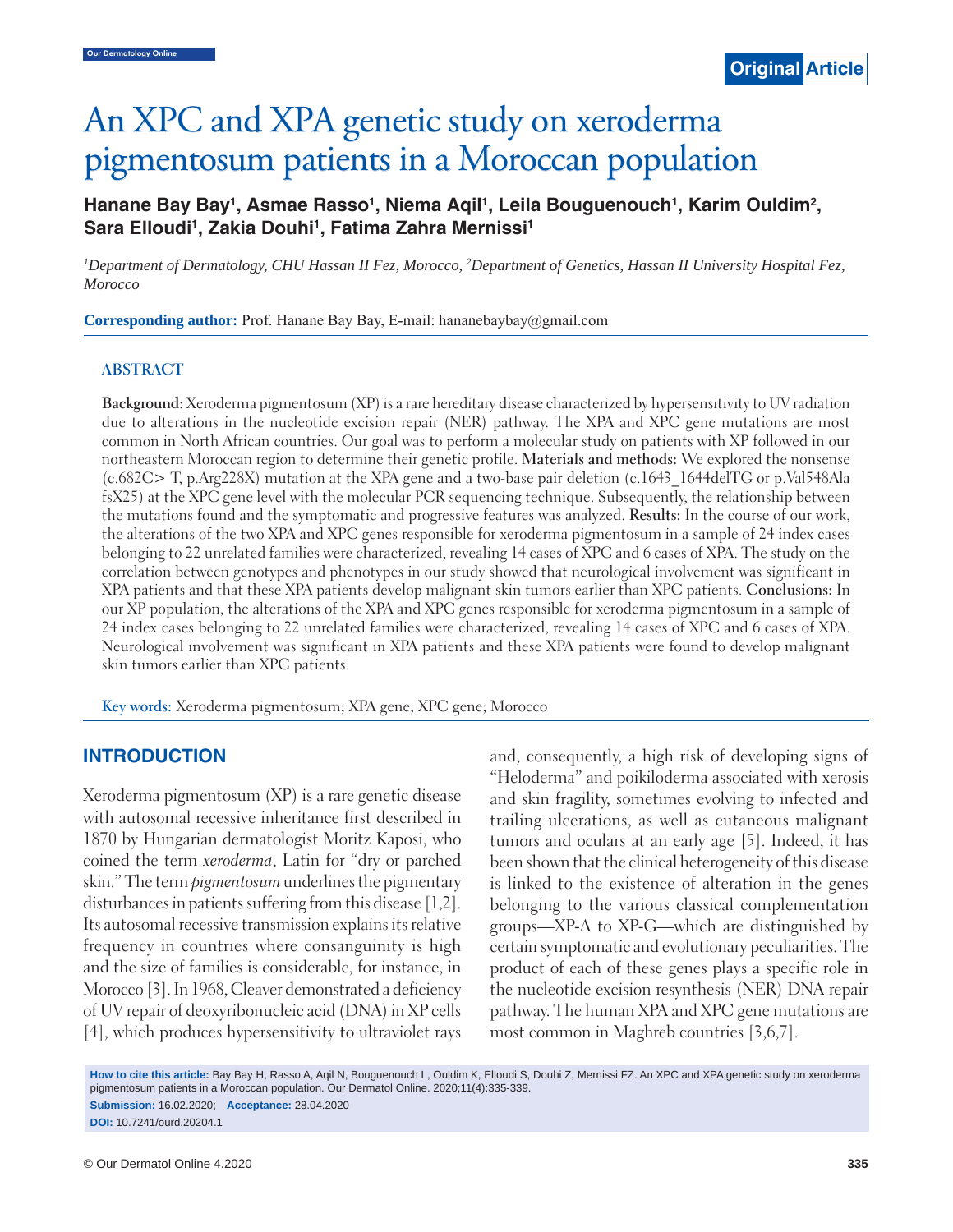#### **The Goal of the Study**

In this work, we performed a molecular study of the XPA and XPC genes on XP patients followed in our region to determine their genetic profile. Subsequently, the relationship between the mutations found and the symptomatic and progressive features was analyzed.

#### **MATERIALS AND METHODS**

This was a cross-sectional, prospective, descriptive, and analytical study conducted from June 2017 through January 2018 at the Dermatology Department of Hassan II University Hospital in Fez, which drains patients from the northeastern region of Morocco.

All patients followed for xeroderma pigmentosum (XP) were included in the collaboration with the Genetics Department. We described the epidemiological and clinical features of these patients, then explored the two most common mutations in North African countries with the molecular PCR sequencing technique. We, first, explored the XPC gene mutation at exon 9 (c.1643 1644delTG or p.Val548Ala fsX25) in all patients, followed by the XPA gene at exon 6 (c. 682C> T, p.Arg228X) for those in whom the first XPC mutation was negative.

These XP patients were examined in a day hospital. Sampling was performed in two 5-mL EDTA (ethylenediaminetetraacetic acid) tubes, each of blood, which, then, were sent to the Genetics Department for DNA extraction and PCR sequencing. The tubes were stored at -20°C for later use. The results of molecular sequencing were obtained after two weeks on average.

After obtaining the sequence of exon 9 of the XPC gene and that of exon 6 of the XPA gene, a bioinformatic analysis of the sequences was performed—in particular, identification of the similarities between the query sequence and the sequence from the database by the Blast software. Subsequently, the relationship between the mutations found and the symptomatic and progressive features of the patients was analyzed.

#### **Ethics Statement**

Ethics approval was obtained from the ethics committees of the University Hospital Center Hassan II in Fez, Morocco. All patients, or their parents, were informed of the conditions related to the study and gave their informed consent for the study and for publication.

We collected a sample of 24 patients from 22 unrelated families, two of whom had two children with AIDS. The average age was 15 years with extremes ranging from 2 to 63 years. The majority of patients  $(n = 20)$  were under 25 years of age. The patients studied had a sex ratio (M/F) of 0.6, with 9 (37.5%) males and 15 females (62.5%). The patients came from different parts of Morocco, mainly from the northwest, with a predominance of the Fez region  $(n = 14)$ . The majority of the patients were of rural origin (n = 16). 62.5% (n = 15) of the patients had first-degree consanguinity,  $16.7\%$  (n = 4) had seconddegree consanguinity, while  $20.8\%$  (n = 5) had no consanguinity.

All our patients had a dark phototype, with 79.2% ( $n =$ 19) phototype IV,  $16.7\%$  (n = 4) phototype III, and  $4.2\%$  $(n = 1)$  phototype V. The mean age of onset of early symptoms of the disease was 42 months, with extremes ranging from one month up to 20 years. Photophobia and cutaneous photosensitivity were consistent signs in all our XP patients. Dermatological examinations found a poikiloderma appearance in all patients. The majority of the patients had benign skin tumors  $(n = 19)$ ; these tumors were made of nevi (Fig. 1), warts, seborrheic keratoses, pyogenic granulomas, keratoacanthomas, and ruby angiomas. The patients had precancerous pigmented and unpigmented actinic keratose lesions (Fig. 2), as well as various malignant skin tumors, such as basal cell carcinomas (BCC), squamous cell carcinomas (EC) (Fig. 3), and melanomas. No cases of sarcoma or lymphoma were noted. Ocular involvement of allergic or bacterial conjunctivitis was noted in 8 patients (33%).



**Figure 1:** Junctional naevus in a patient with XP.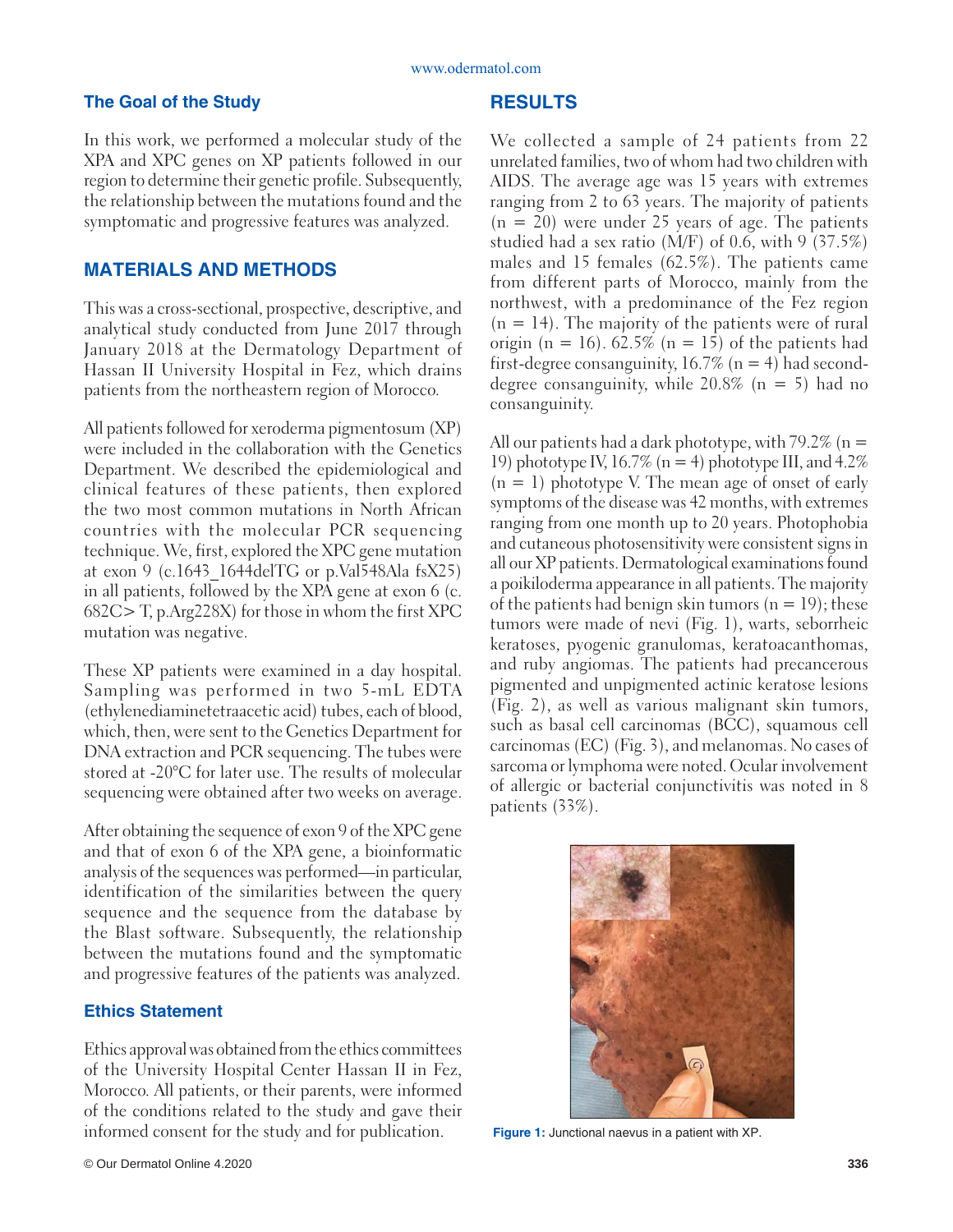

**Figure 2:** Actinic keratosis in a patient with XP.



**Figure 3:** Squamous cell carcinoma in a patient with XP.

Three patients developed ocular tumors of squamous cell carcinoma, responsible, in two of them, for bilateral blindness and, in one patient, for unilateral enucleation. Two patients had failure to thrive; one had rickets; and one had high blood pressure. A molecular study of the XPC gene revealed that the mutation was found in 14 patients with common deletion of the T and G nucleotides affecting exon 9 of the XPC gene  $(c.1643$  1644delTG or p.Val548Ala fsX25), 12 in the homozygous state and 2 in the heterozygous state.

A molecular study on XP brothers from two families revealed the presence of deletion of exon 9 of the XPC gene.

As for the analysis of the XPA gene performed on the 10 patients in whom the XPC gene analysis did not reveal pathogenic abnormalities, six patients had a nonsense mutation (c.682C> T, p.Arg228X) serving at the level of the XPA gene and 4 patients had no abnormality

(c.682C> T, p.Arg228X). The results indicated that neurological involvement was significant in XPA patients.  $(P = 0.023)$ . The same genetic group showed earlier malignant skin tumors (of less than 6 years) with the occurrence of acute reaction after exposure to the sun, when compared to patients with XPC  $(P = 0.000)$ .

### **DISCUSSION**

Xeroderma pigmentosum (XP) is a rare autosomal recessive genetic disorder that affects the Moroccan population with a relatively high incidence rate when compared with Europe. We were able to characterize 24 XP patients—the largest group analyzed in Morocco to date. The sex ratio of our patients was 0.6, with a predominance of women; this is consistent with the results of a 2010 study by Soufir et al. [3]. Inbreeding was found in 79.2% of cases. The average age of onset was 42 months in the Soufir study, as in ours [3]. The diagnosis of the disease was reached later, at an average age of 9.5 years.

Clinical manifestations were photophobia, photosensitivity, pruritus, poikiloderma, and xerosis in all patients, in agreement with the results reported in the literature [3,4]. These XP patients had benign cutaneous tumors: nevi, warts, seborrheic keratoses, botriomyomas, keratoacanthomas, and ruby angiomas, with variable frequency. Malignant skin tumors appeared in 79% of the XP patients, with CBC in 70.8% of cases, EC in 37.5% of cases, and melanoma in 12.5% of cases. This high frequency of cutaneous tumors might be explained by the delay of the diagnosis of the disease and, therefore, the delay in initiating photoprotective measures. Soufir et al., in 2010, and Senhaji et al., in 2012, observed the same results [3,6]. In our study, the average age of development of the first skin cancer was 9.3 years; all patients who had developed skin cancer developed at least one cancer other than a melanoma (CBC and/or CE) in areas exposed to the sun. In 2000, Chavanne et al. reported that the average age of development of the first skin cancer was 11.7 years in 7 XPC patients from southern Europe [8]. In 2012, Schafer et al. reported a mean premature age of 7.1 years in 16 XPC patients from Germany [9]. The low frequency of neurological involvement in our series was similar to that reported in the Soufir study [3].

In the literature, ocular involvement in XP is variable and depends on the complementation group; this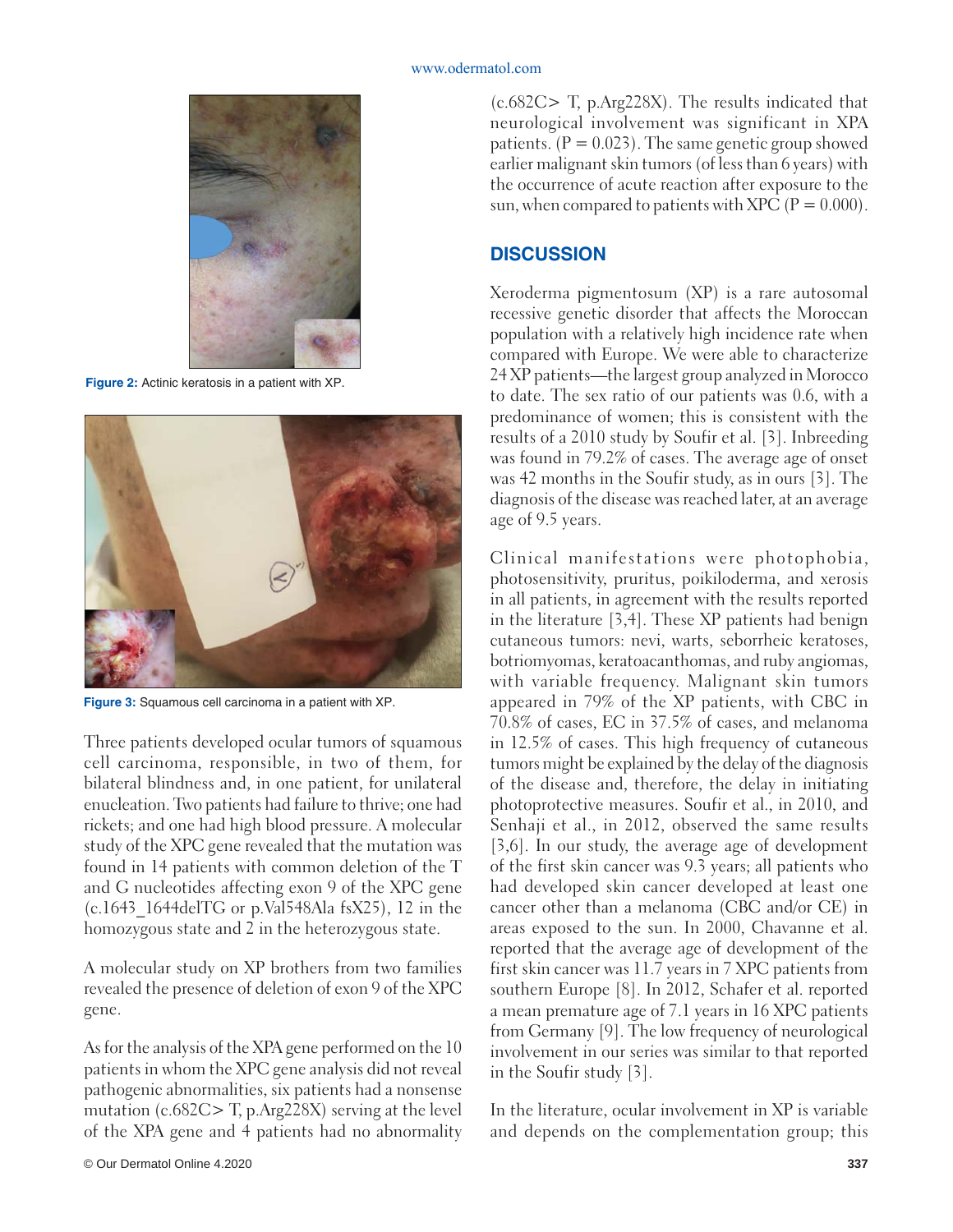includes photophobia, conjunctivitis, keratitis, entropion, ectropion, and ocular tumors.

The XPC and XPA groups have a higher risk of developing this type of damage than the XPE group. In our study, the results matched those found in the literature without any difference in the severity of ocular involvement, whatever the genetic group [10]. PCR sequencing revealed that the nonsense mutation (c.682C> T, p.Arg228X) at the XPA gene level was present in 25% ( $n = 6$ ) of our XP patients. Common deletion of the nucleotides T and G affecting exon 9 of the XPC gene (c.1643\_1644delTG or p.Val548Ala fsX25) was found in 58% ( $n = 14$ ) of the patients, 12 in the homozygous state and 2 in the heterozygous state. In these two heterozygous patients, another mutation ought to be sought to consider compound heterozygosity.

A molecular study by Soufir et al. of 66 unrelated families in the Maghreb region showed that 85% of the patients had XPC gene mutations; among them, 87% shared the founding mutation (approx. 1643 1644delTG). 12% of the XP patients had mutations in the XPA gene, with a mutation frequency (c.682C> T) of approximately 87.5% [3]. In an Algerian series, the XPA mutation (c.682C> T) was present in 2 of 19 patients (10.5%) and the XPC mutation (1643 1644delTG) was present in 17 of 19 patients (89.5%) in the homozygous state [11]. In a study conducted in Casablanca, the XPC mutation (c 1643 1644delTG) was estimated to account for more than 76% of cases of XP in Moroccan patients [12]. Another study conducted at the same institution involving XP patients with neurological involvement revealed the presence of the nonsense mutation (c.682C> T) in the homozygous state at the level of the XPA gene in 78 patients [3].

The frequency of XPA mutation was previously described in North Africa, but it is more common in Japan [3]. The common homozygous XPC mutation (c.1643\_1644delTG) has been described in North Africa, mainly in patients from Tunisia, and three patients from Italy, Egypt, and Africa, respectively [7,8]. Two compound heterozygous patients (XP132BE and XP30BE) were from the United States and Honduras. In our study, there was no significant difference between XPA and XPC patients in the age of onset of the disease. In contrast to the literature describing an earlier age of onset of XPA [10,13].

The prevalence of malignant skin tumors is higher in XPC patients than in XPA patients, which might be explained by the early onset of XPA, leading to early photoprotection, thus preventing the occurrence of skin tumors [14,15]. This difference was absent in our study, which may have been due to the delay in the consultation of parents because of the lack of knowledge on this pathology.

# **CONCLUSION**

In our work, the alterations of the XPA and XPC genes responsible for xeroderma pigmentosum in a sample of 24 index cases belonging to 22 unrelated families were characterized, revealing 14 cases of XPC and 6 cases of XPA. Our study on the correlation between genotypes and phenotypes revealed that neurological involvement was significant in XPA patients and that these XPA patients developed malignant skin tumors earlier than XPC patients, which requires earlier implementation of photoprotective strategies to prevent such damage.

#### **Acknowledgments**

We are indebted to all patients who participated in this study and gave their consent. We thank all volunteer investigators and the medical staff of the Department of Dermatology and Genetics.

#### **Statement of Human and Animal Rights**

All the procedures followed were in accordance with the ethical standards of the responsible committee on human experimentation (institutional and national) and with the 2008 revision of the Declaration of Helsinki of 1975.

#### **Statement of Informed Consent**

Informed consent for participation in this study was obtained from all patients.

# **REFERENCES**

- 1. Salissou L, Doulla M, Harouna MZ, Salha I, Timmi N, Sono Abdou AD, Moumouni H, Sani R, Nouhou H. [Xeroderma pigmentosum: Squamous cell carcinoma infi ltrating and disfi guring facial, in a girl of 3 years and a half]. Our Dermatol Online. 2017;8(Suppl. 1):28-31.
- 2. Crocker HR. Three cases of xeroderma pigmentosum (Kaposi) or atrophoderma pigmentosum. Med Chir Trans. 1884;67:169–188.
- 3. Soufir N, Ged C, Bourillon A, Austerlitz F, Chemin C, Stary A, et al. A prevalent mutation with founder effect in xeroderma pigmentosum group C from north Africa. J Invest Dermatol. 2010;130:1537–42.
- 4. Cleaver JE. Defective repair replication of DNA in xeroderma pigmentosum. DNA Repair. 2004; 3:1837.